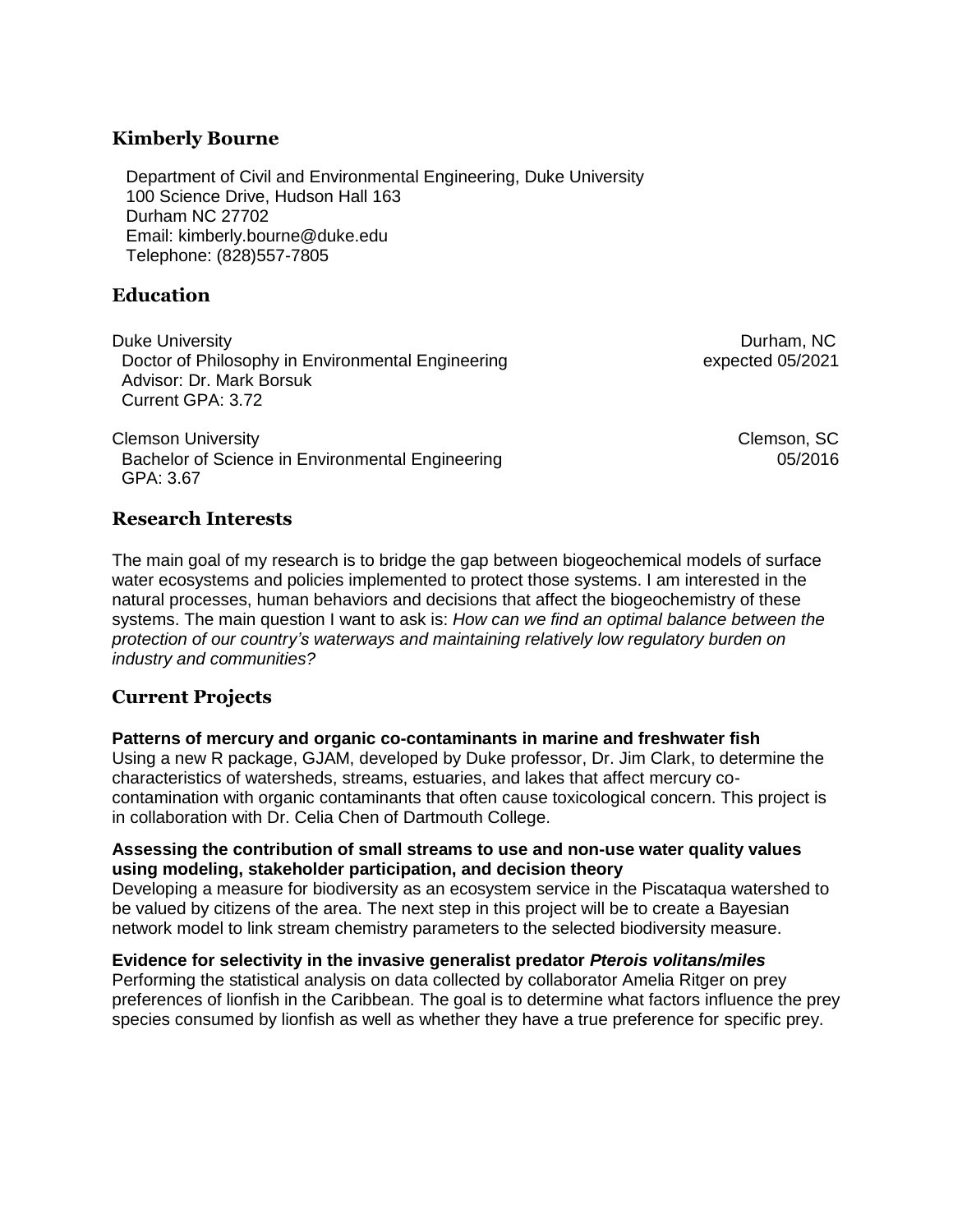**Effect of climate change on bioaccumulation of mercury in the northeast United States**

The goal of this project is to ascertain the effects of changes in salinity, temperature, and carbon loading on bioaccumulation at the base of the food web. Performed the statistical analysis on data collected in mesocosm experiments conducted by Dr. Celia Chen's lab.

# **Completed Projects**

- 05/2016-08/2016 Worked under Dr. Cindy Lee and Dr. Lindsey Shuller-Nickles as a postbaccalaureate researcher. Modeled the interactions of chiral pesticides with chiral mineral surfaces. The goal of the project was to collect initial data for a proposal aiming to determine the fate and effectiveness of pesticides once they are released into the environment.
- 02/2015-06/2016 Worked under Dr. David Ladner as an undergraduate researcher studying the effectiveness of various polymeric oil dispersants in salt water conditions. Created a display about oil spills, dispersants, and their effects on the environment that is currently installed in the Dauphin Island Sea Lab Estuarium.

# **Skills**

Statistical analysis, chemical process modeling, system dynamics modeling, and analysis of remote sensing data.

Software: Matlab, R, Stella Architect, and Adobe Illustrator and Premiere Pro

## **Presentations**

- 5. Borsuk, M.; **Bourne, K.**; Curtis, A.; Chen, C.Y. "Patterns of Mercury and Organic Cocontaminants in Marine and Freshwater Fish" Presentation at the 13<sup>th</sup> International Conference on Mercury as a Global Pollutant, Providence, RI (July 2017).
- 4. Curtis, A.; Chen, C.Y.; Demidenko, E.; Borsuk, M.E.; **Bourne, K.** "The Effects of Multiple Environmental Factors on the Bioaccumulation of Mercury in an Estuarine Amphipod." Poster presentation at the NIEHS Environmental Health Science FEST, Durham, NC (December 2016).
- 3. Ladner, D.A.; Tu, Y.; Steele, M.; Carpenter, K.; **Bourne, K.**; Brown, M.; Geitner, N.; Wang, B.; Ke, P.C.; Ding, F.; Salehi, M.; Whelton, A.; Powers, S. "Disseminating Oil Spill Knowledge through an Exhibit at the Estuarium." Platform presentation at the Oil Spill and Ecosystem Science Conference, Tampa, FL (February 2016).
- 2. Carpenter, K.; **Bourne, K.**; Wang, B.; Ding, F.; Ladner, D.A. "Hyperbranched Polymers as Oil Dispersants: Influence of Salinity, pH, and Concentration on Dispersion Effectiveness." Poster presentation at the Oil Spill and Ecosystem Science Conference, Tampa, FL (February 2016).
- 1. Ladner, D.A.; Carpenter, K.; **Bourne, K.**; Tu, Y.; Wang, B.; Geitner, N.K.; Ke, P.C.; Ding, F.; Powers, S.; Salehi, M.; Whelton, A.J. "Toward biocompatible oil spill dispersants through dendritic polymers." Platform presentation at the Association of Environmental Engineering and Science Professors (AEESP) biannual conference, New Haven, CT (June 2015).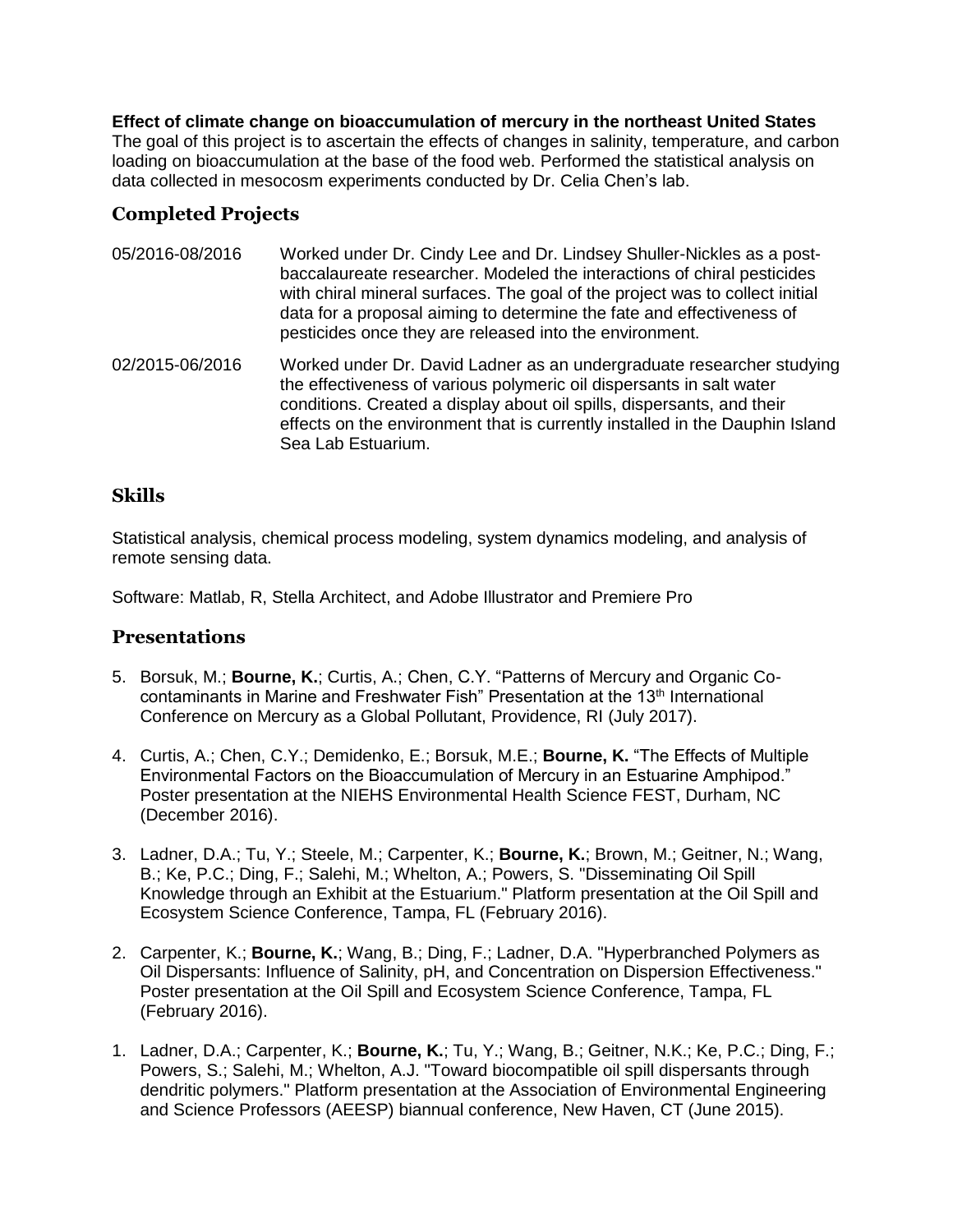# **Honors**

05/2015 **Hambright Leadership Award** Funding amount: \$5000 towards leadership development activities for the individual.

# **Professional Activities**

| 08/2017-current | Co-teacher at North Carolina School of Science and Mathematics<br>Helping to develop and teach a course on environmental modeling that<br>focuses on system dynamics.                                                                                                                                                                                                                                                              |
|-----------------|------------------------------------------------------------------------------------------------------------------------------------------------------------------------------------------------------------------------------------------------------------------------------------------------------------------------------------------------------------------------------------------------------------------------------------|
| 08/2014-12/2014 | <b>Engineers Without Borders, Clemson University Chapter</b><br>Worked on creating a user's manual and repair guide for a simple water<br>treatment system.                                                                                                                                                                                                                                                                        |
| 08/2014-05/2016 | <b>Student Sustainability Initiative at Clemson University</b><br>Evaluated which student projects aimed at increasing the sustainability of<br>Clemson's campus would receive funds from the initiative.                                                                                                                                                                                                                          |
| 08/2014-05/2016 | <b>Environmental Engineering Club at Clemson University</b><br>Co-founder and one term as president. During this time, the organization<br>partnered with AWWA to form a joint career panel and other professional<br>development activities.                                                                                                                                                                                      |
| 01/2014-05/2016 | Member of Clemson College of Engineering and Science Student<br><b>Advisory Board</b><br>Representative in Sustainability Funds Committee and served one term<br>as Secretary and Treasurer of the organization. Helped in leading<br>initiatives to increase the influence of the organization within the<br>engineering college and its involvement with the student body through<br>professional development and social events. |
| 09/2013-05/2016 | <b>AWWA (American Water Works Association) Member</b><br>Attended talks by professionals in the water and wastewater treatment<br>industry and participated in the annual cleanup of Lake Hartwell Secret<br>Beach.                                                                                                                                                                                                                |
| 04/2013-08/2014 | Phi Sigma Pi<br>Served one term as inter-chapter liaison and member of regionals<br>committee.                                                                                                                                                                                                                                                                                                                                     |
| 08/2012-05/2016 | <b>Clemson Water Ski Team</b><br>Served one term as public relation officer for Clemson's team. Created a<br>new logo for branding and use by the team and updated various social<br>media platform accounts on a regular basis. Also served a term as South<br>Atlantic Conference secretary and led an initiative to better organize the<br>members of board and information within the organization.                            |